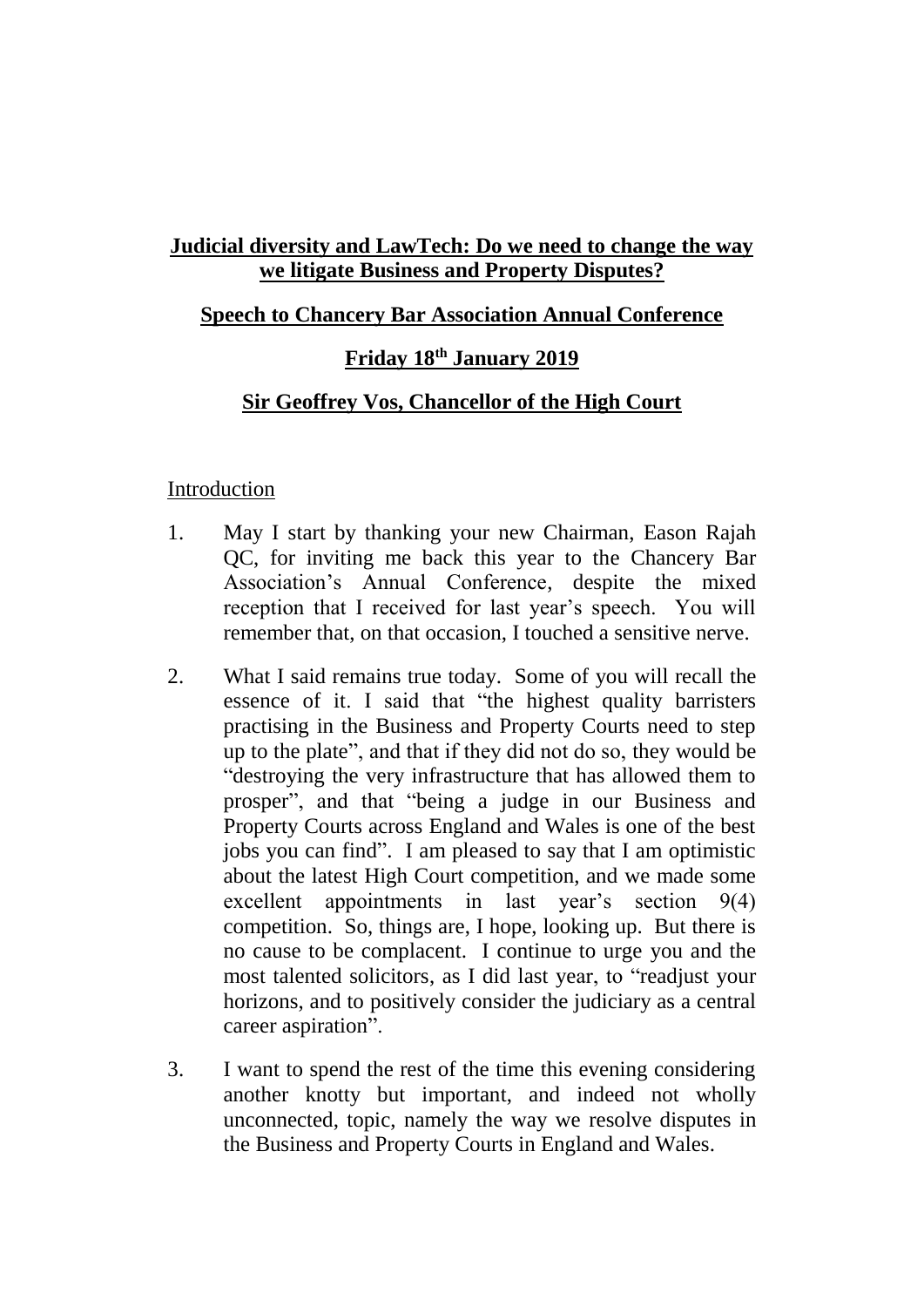- 4. To jump ahead, a little, my thesis is that, in the context of the technological developments that are affecting every aspect of what we do, we may need to consider changing our approach to court-based dispute resolution. If we do so, we may be able to kill at least two birds with one stone. We may be able to create a dispute resolution system truly fit for the middle part of the  $21<sup>st</sup>$  century, and we may be able finally to complete the creation of a judiciary and a legal profession that is really representative, in terms of gender and ethnicity, of the society that they serve.
- 5. This latter has become an important question, because try as we might, we still cannot seem to make the breakthrough to a senior judiciary that is more closely representative of society in terms of both gender and ethnicity. I can assure you that both the Judicial Appointments Commission and the serving judiciary have tried and are trying very hard indeed. We are continuing to take a wide range of active steps to encourage a greater number of the very best women and BAME lawyers from all backgrounds to become judges. There has been great success and a huge upturn in the numbers of women appointed at all levels, but less than we would like at the most senior levels.<sup>1</sup>

## *Judicial diversity*

1

6. It is pretty obvious that the diversity gap in the senior judiciary is, at least partly, because the pool of solicitors and barristers from which senior judges are selected is itself inadequately diverse. But that is not, in my view anyway, a reason in itself. It is merely a partial explanation of the problem.

<sup>1</sup> [https://www.theguardian.com/law/2018/jun/08/most-lawyers](https://emea01.safelinks.protection.outlook.com/?url=https%3A%2F%2Fwww.theguardian.com%2Flaw%2F2018%2Fjun%2F08%2Fmost-lawyers-recommended-to-be-judges-went-to-state-schools-data-shows&data=02%7C01%7CChancellor%40ejudiciary.net%7C184d313a2b3b4cf3f09008d67a4aaa2f%7C723e45572f1743ed9e71f1beb253e546%7C1%7C0%7C636830858434474827&sdata=hW0AEpza81tfWbw%2FP%2F2UNjjlTAQf6QLi1re3xpyxRyE%3D&reserved=0)[recommended-to-be-judges-went-to-state-schools-data-shows](https://emea01.safelinks.protection.outlook.com/?url=https%3A%2F%2Fwww.theguardian.com%2Flaw%2F2018%2Fjun%2F08%2Fmost-lawyers-recommended-to-be-judges-went-to-state-schools-data-shows&data=02%7C01%7CChancellor%40ejudiciary.net%7C184d313a2b3b4cf3f09008d67a4aaa2f%7C723e45572f1743ed9e71f1beb253e546%7C1%7C0%7C636830858434474827&sdata=hW0AEpza81tfWbw%2FP%2F2UNjjlTAQf6QLi1re3xpyxRyE%3D&reserved=0)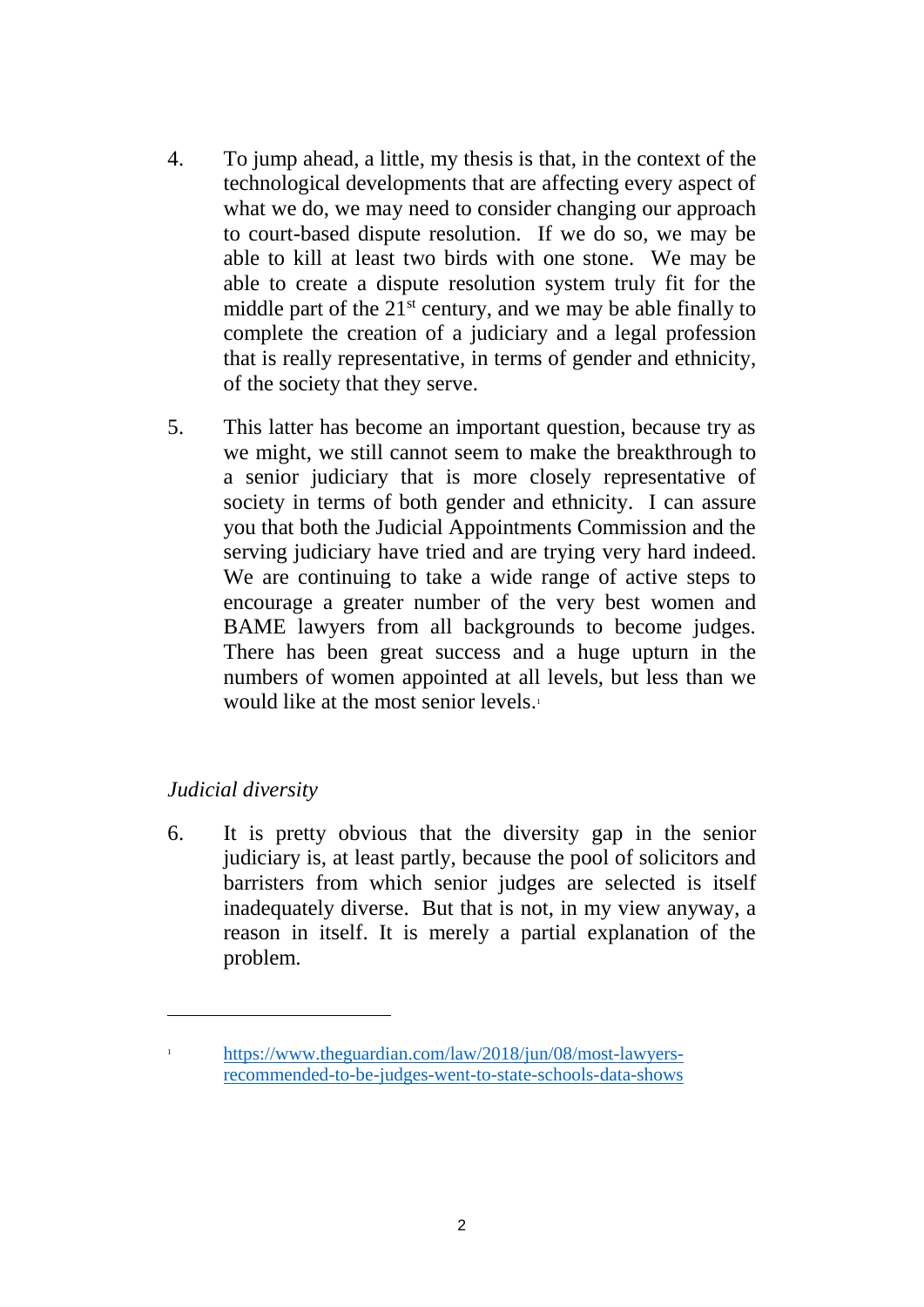- 7. I have wondered for a long time why the pool remains predominantly white and male, despite the intake to the legal profession becoming increasingly diverse and at times entirely gender balanced.
- 8. As regards gender, I believe that the intake to the legal profession has been about 50% female for approaching 20 years. I think we have assumed for too long that this pool of people simply needed to work its way through the system. The SRA's statistics show that 59% of non-partner solicitors in 2017 were women, but that only 33% of partners were women. <sup>2</sup> The Bar Council's figures show that, whilst there have been equal numbers of men and women called to the Bar since 2000, only about a third of barristers with 15 or more years' practice are women, and only around 15% of QCs are women. <sup>3</sup> But for the Chancery and Commercial Bar, the figure drops to a fifth for those with 15 years or more practice and 11% for QCs.
- 9. Again, it is not a reason to say that many women are not, despite strenuous efforts, successfully retained in the profession after having children. That is just a further partial explanation of a problem.
- 10. In my view, the way we actually resolve Business and Property litigation has a lot to answer for. I am speaking specifically about B&PC litigation, because that is my particular area of expertise, but what I am saying may well be said to apply more generally.

1

<sup>2</sup> [www.sra.org.uk/sra/equality-diversity/key-findings/law-firms-2017](http://www.sra.org.uk/sra/equality-diversity/key-findings/law-firms-2017.)

As at 1 January 2019, there were 16,651 practising barristers, of whom 37.2% were women. There were 10,353 practising barristers with 15+ years' practice, of whom 3,356 (32.42%) were women. The Bar Standards Board's figures up to 2017 at [https://www.barstandardsboard.org.uk/media-centre/research-and](https://emea01.safelinks.protection.outlook.com/?url=https%3A%2F%2Fwww.barstandardsboard.org.uk%2Fmedia-centre%2Fresearch-and-statistics%2Fstatistics%2Fqueen%27s-counsel-statistics%2F&data=02%7C01%7CChancellor%40ejudiciary.net%7C5b4594f62c43411e2ad308d677e6c024%7C723e45572f1743ed9e71f1beb253e546%7C1%7C0%7C636828230284835246&sdata=l12VOqrCwcbui9v9biyJfUSK6puiIDsdwxoh9fiyx3U%3D&reserved=0)[statistics/statistics/queen's-counsel-statistics/](https://emea01.safelinks.protection.outlook.com/?url=https%3A%2F%2Fwww.barstandardsboard.org.uk%2Fmedia-centre%2Fresearch-and-statistics%2Fstatistics%2Fqueen%27s-counsel-statistics%2F&data=02%7C01%7CChancellor%40ejudiciary.net%7C5b4594f62c43411e2ad308d677e6c024%7C723e45572f1743ed9e71f1beb253e546%7C1%7C0%7C636828230284835246&sdata=l12VOqrCwcbui9v9biyJfUSK6puiIDsdwxoh9fiyx3U%3D&reserved=0) show that 15.03% of QCs were women.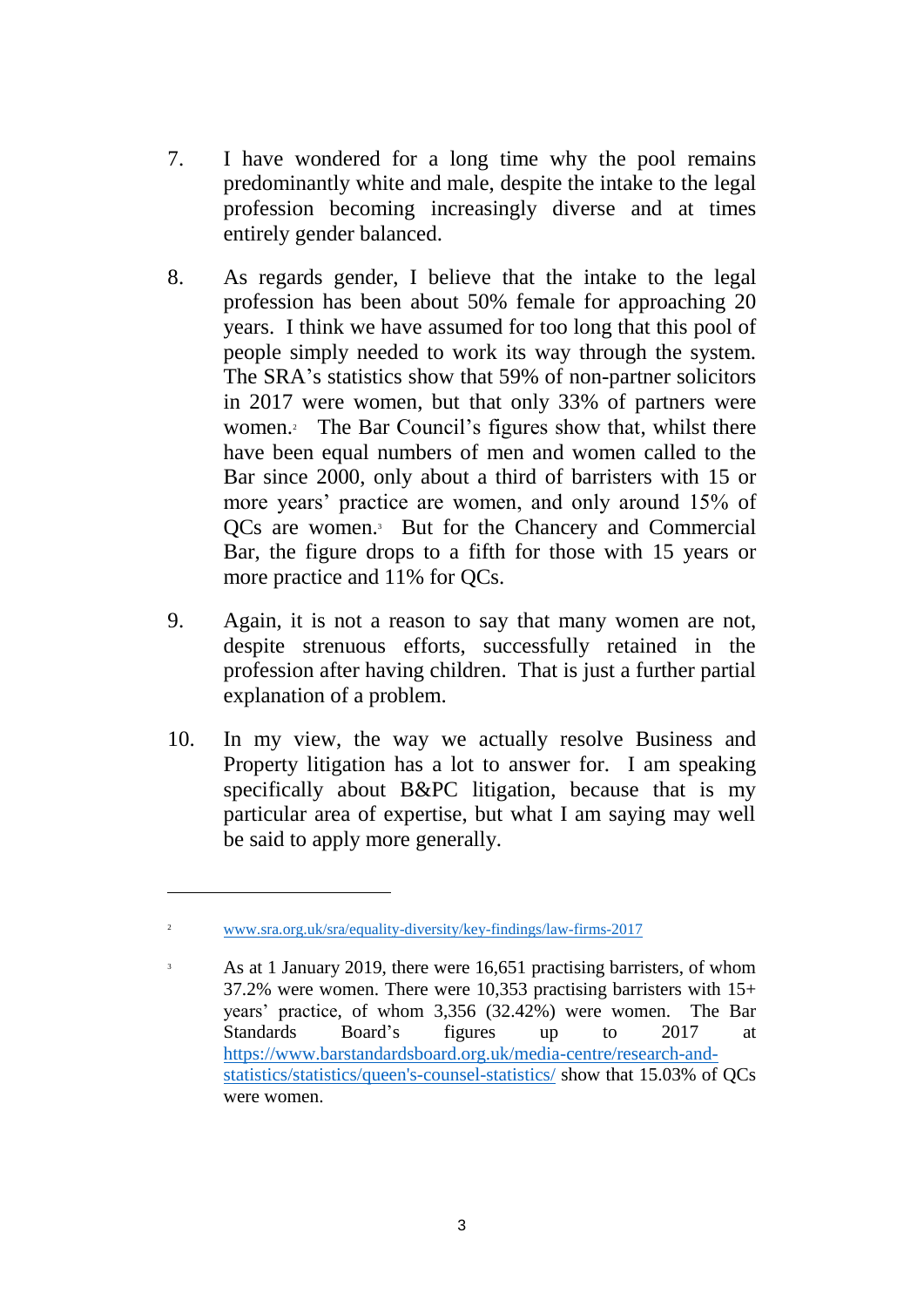- 11. To achieve real success in a litigation practice, we seem to require our lawyers at all levels to dedicate so much of their time to their professional activities, that there is inadequate time for a proper life. Many people are simply not willing to countenance the levels of commitment required to sustain a successful practice. I am talking about the sheer number of hours worked, and the requirement often to be available 24/7 and at week-ends. In addition, the demands of sometimes very lengthy oral hearings place huge strains on advocates and instructing lawyers alike. It is often necessary for those involved in synchronous court hearings to stay up much of the night to prepare cross-examinations and speeches for the court. All these pressures take their toll on those with family and other commitments that are entitled to some priority in themselves.
- 12. Admittedly, aspiring QCs are no longer asked to supply 3 years' gross earnings in support of their application for silk – as they were, I may say, in my day. But we still require them to demonstrate achievements that can only be attained by working absurdly long hours.
- 13. As a result, a significant proportion of talented female lawyers (and indeed some male lawyers too) are deterred from wanting to undertake this kind of work at the highest level. This is a real reason why those who come through a gruelling career in Business and Property litigation tend to create a pool for judicial appointment composed disproportionately and predominantly of males. We are missing out on a whole cohort of talented women, and some men too, with caring responsibilities, or who cannot or do not wish to devote all their time to their work.
- 14. There are similar but subtly different reasons why the pressures of a litigation practice act as a disincentive to BAME lawyers. It is true that the SRA's statistics show that, in 2017, 21% of solicitors were BAME, and 20% of partners were from those backgrounds. The Bar Council's figures show that 13% of all barristers are BAME, but only 8% of QCs are BAME. And these figures look to be improving so that the senior ranks of the Bar will be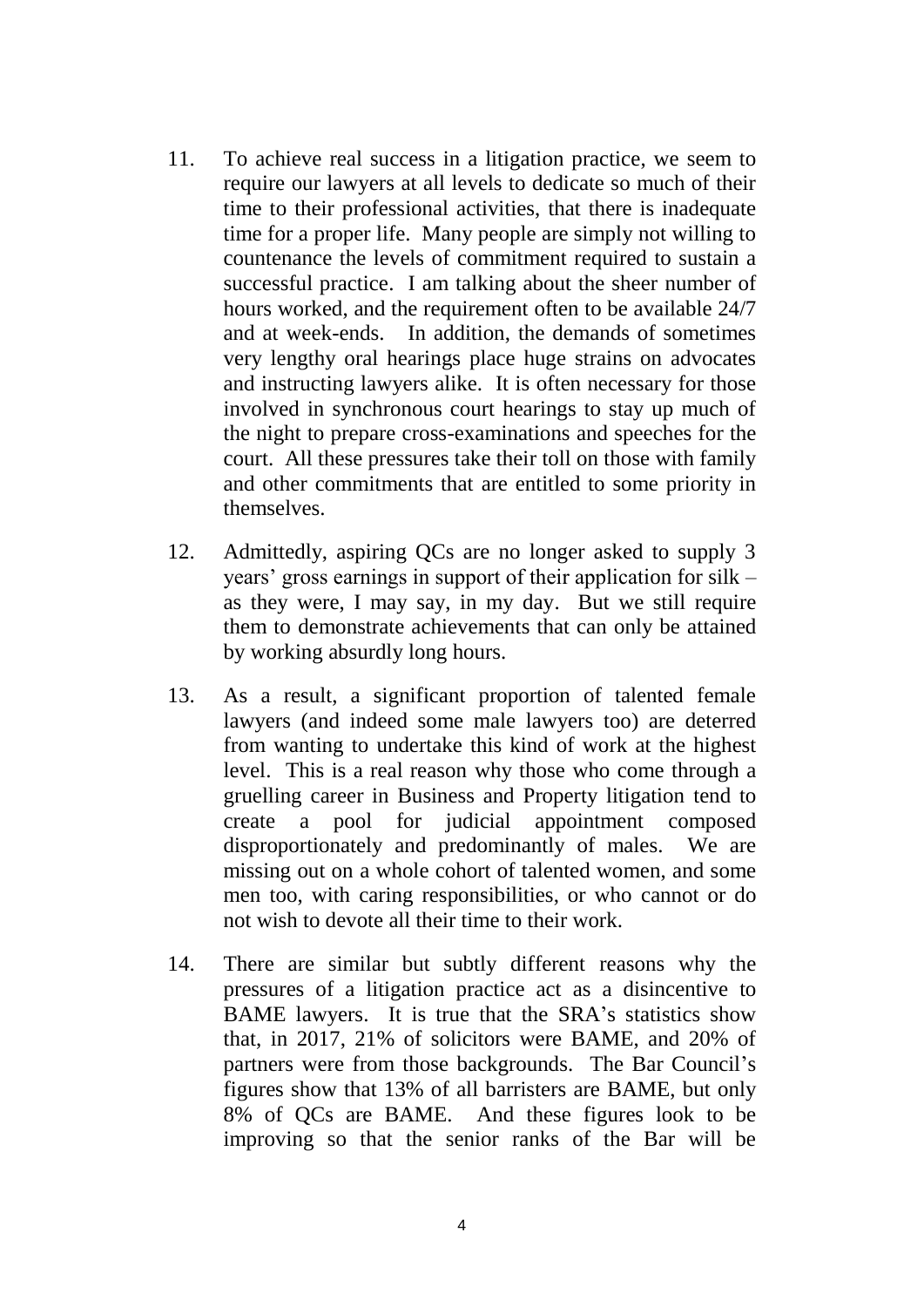ethnically representative of society within a short time. But even so, the most talented BAME candidates are still not sufficiently coming through to the pool that presents itself for senior judicial office. 4

- 15. This, in my view, is caused at least in part by cultural and social factors. The higher echelons of the Chancery and Commercial Bars are still predominantly male and also socially, even culturally, homogeneous. The Bar is not unique in this; and it is not intentional, but it still requires attention. Until we can make further progress on social mobility, I believe that the pool of candidates for senior judicial office will not be more representative of the BAME sections of our society. I should say that great progress is being made in this direction in relation to judicial offices below the High Court, but less so in the High Court and above. 5
- 16. Social mobility as many of you will know is close to my heart, as a previous Chairman of the Social Mobility Foundation. Ever since Lord Neuberger's report on Entry to the Bar in November 2007, it has been apparent that there are barriers to entry that prevent people from less privileged backgrounds obtaining pupillages and tenancies. What is less well documented is the barriers that prevent that cohort from progressing to the highest levels of the Bar, particularly in the most prized specialisms. This may be too big a topic for this lecture, but it is something that I regard as a critically important piece in the jigsaw. Even if we cannot say precisely why, it is clear that talented junior lawyers from

1

<sup>4</sup> Of the 16,651 practising barristers as at 1 January 2019, 13% are BAME. Of the 10,353 practising barristers with 15+ years' practice, 1,289 are BAME (12.45%). 7.11% of QCs are BAME.

<sup>5</sup> [https://www.theguardian.com/law/2018/jun/08/most-lawyers](https://emea01.safelinks.protection.outlook.com/?url=https%3A%2F%2Fwww.theguardian.com%2Flaw%2F2018%2Fjun%2F08%2Fmost-lawyers-recommended-to-be-judges-went-to-state-schools-data-shows&data=02%7C01%7CChancellor%40ejudiciary.net%7C184d313a2b3b4cf3f09008d67a4aaa2f%7C723e45572f1743ed9e71f1beb253e546%7C1%7C0%7C636830858434474827&sdata=hW0AEpza81tfWbw%2FP%2F2UNjjlTAQf6QLi1re3xpyxRyE%3D&reserved=0)[recommended-to-be-judges-went-to-state-schools-data-shows](https://emea01.safelinks.protection.outlook.com/?url=https%3A%2F%2Fwww.theguardian.com%2Flaw%2F2018%2Fjun%2F08%2Fmost-lawyers-recommended-to-be-judges-went-to-state-schools-data-shows&data=02%7C01%7CChancellor%40ejudiciary.net%7C184d313a2b3b4cf3f09008d67a4aaa2f%7C723e45572f1743ed9e71f1beb253e546%7C1%7C0%7C636830858434474827&sdata=hW0AEpza81tfWbw%2FP%2F2UNjjlTAQf6QLi1re3xpyxRyE%3D&reserved=0)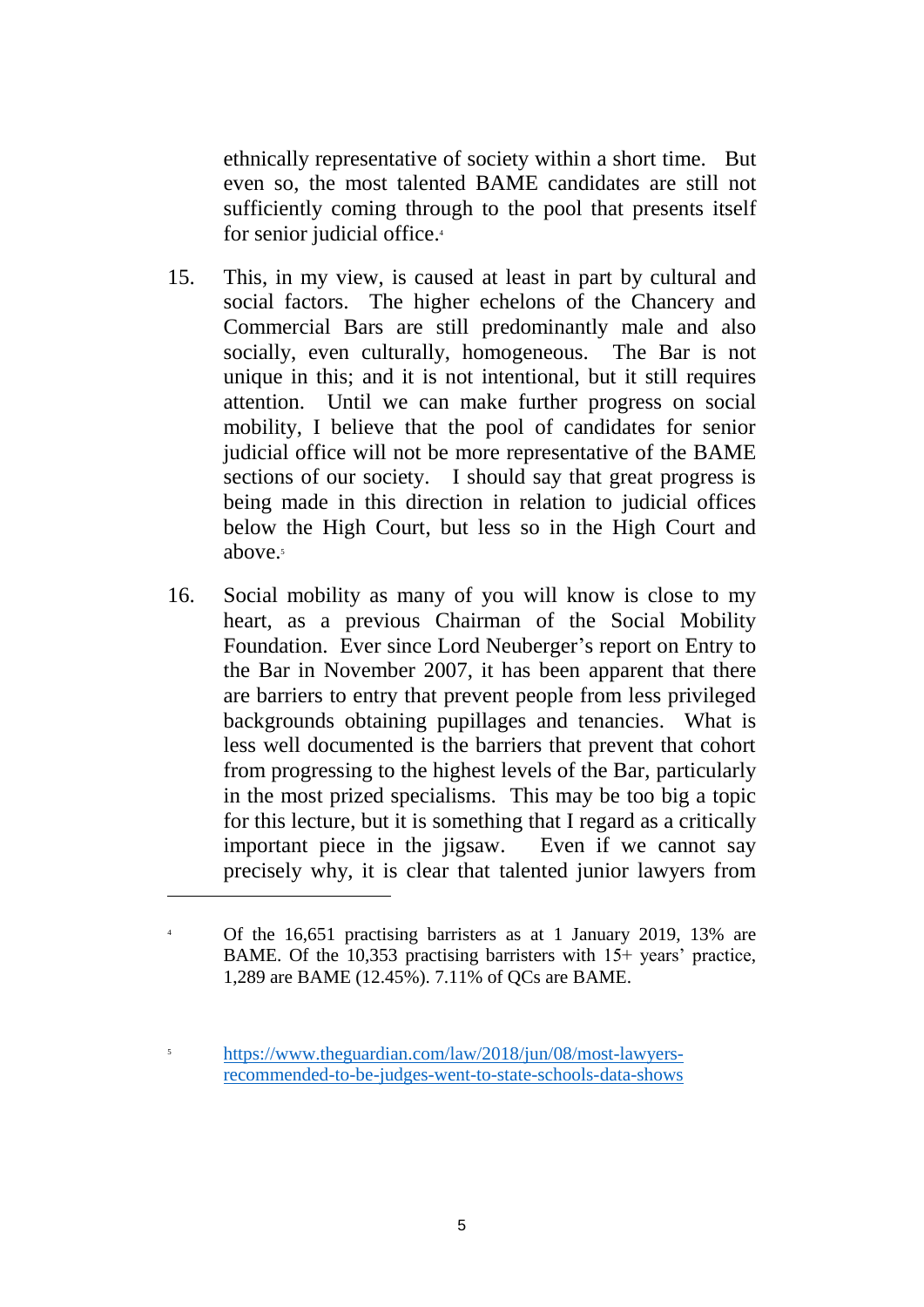less privileged backgrounds do not find it as easy as their more privileged peers to end up in the pool that presents itself for admission to the senior judiciary.

17. Let me move on then to examine one possible solution to some of these problems.

### *The relevance of new technologies*

- 18. So, what is the relevance to this of the new technologies? As some of you may know, I am a member of the UK's LawTech Delivery Panel, which aims, amongst other things, to support global innovation in the justice sector, to encourage the widespread development and use of LawTech in the UK, and, I think particularly importantly, to promote the use of English law and UK jurisdiction as a foundation for legal technologies.
- 19. You do not need to have been at the Chancery Bar for all that long to realise that things are changing at speed. Few of us now actually use physical books for legal research as opposed to wall and shelf decoration. Nearly all big cases are tried using digital trial management systems that allow the lawyers and the judge to do everything electronically. We are well-advanced in introducing online dispute resolution for small money claims, divorce and social security claims. It will not be long before the scope of these initiatives is expanded into areas more familiar to most of you.
- 20. In the context of these changes, even leaving aside the rapidly advancing use of smart contracts and digital ledger technology, it would be surprising if we did not need to have a long hard look at the way we actually resolve court-based Business and Property claims. I am not talking about the increased use of telephone, video or online hearings, controversial as such things seem to be. I am talking about a complete rethink of the way we resolve major business disputes.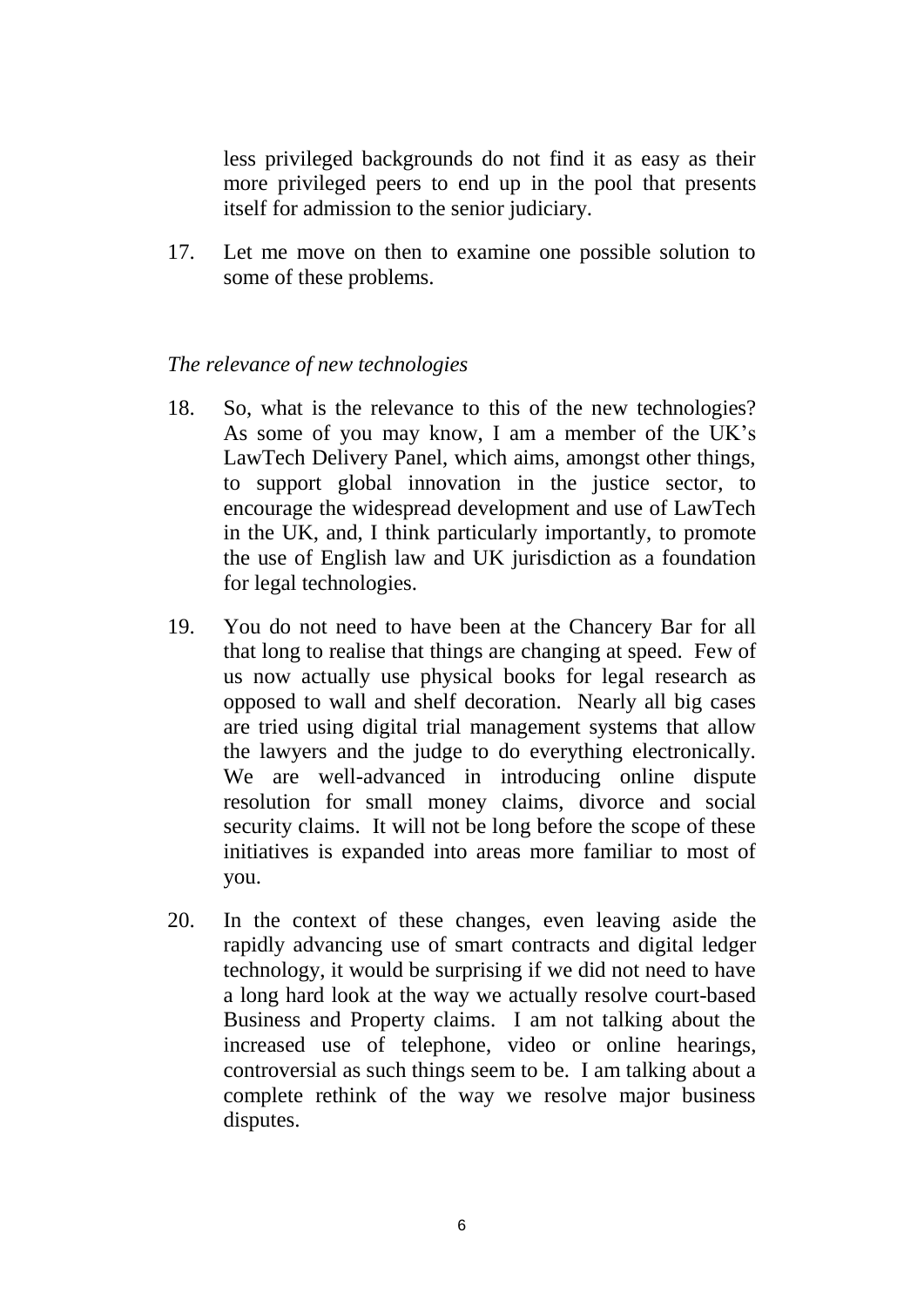- 21. As I have often said, it does not, in this technological era, make much sense to require all the parties, the lawyers and the witnesses in a case to travel sometimes thousands of miles to be in one place with the judge and the other side to the litigation for every hearing; and in some cases for some quite lengthy hearings. There simply must be a better way in terms of cost and efficiency. I am not suggesting that we can design that better way on the hoof. But I am sure that the new technological revolution offers the opportunity for a complete rethink of the way that business litigation is undertaken.
- 22. There are many possible ideas: for example, greater use of staged dispute resolution, greater online interaction between the judge and the lawyers or the parties; hearings that are asynchronous, rather than synchronous; fewer formal hearings requiring everyone to be in one room at one time: and cutting down the times for responses in an era when everyone checks their mobile phones dozens of times a day.
- 23. I should be clear about one thing. I am not advocating the abolition of traditional hearings, but I would expect, in a reformed system, to find them to be necessary less often than they are now. As things stand, we have live hearings with many people present even when factual issues are not being determined. I understand that legal arguments are often made clearer by oral exposition, but there are certainly some occasions on which an oral hearing adds nothing to the written materials either for the parties or the court.
- 24. Finally in this connection, I fully understand the importance of open justice and of justice being seen to be done. Certainly, in devising an efficient more technological dispute resolution system, we will need to have full regard for these and other requirements of fair and transparent court-based dispute resolution. None of that should, however, deter us

1

<sup>6</sup> Meaning trials that are not conducted with everyone in the same courtroom at the same time, but rather online with the judge making enquiries of different parties that can be answered speedily but without continuous attendance at court.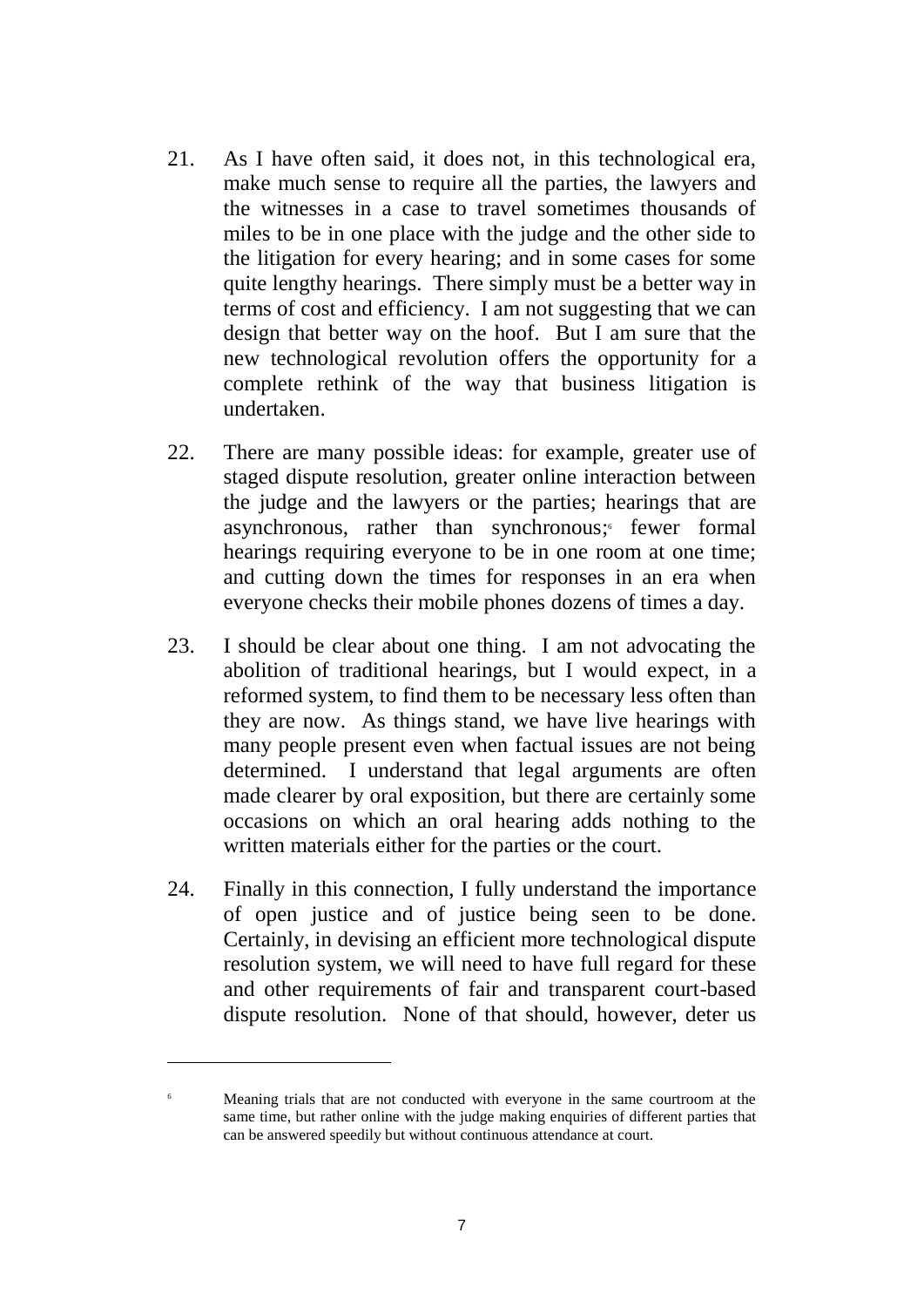from re-examining the way we decide cases to take account of the massive technological advances since our system evolved in the  $19<sup>th</sup>$  and  $20<sup>th</sup>$  centuries.

*What would be the effect of reforming the way we do dispute resolution*

- 25. So let us imagine for a moment, a time in the not so distant future where we have reformed the way in which we decide Business and Property disputes to allow them to be resolved, maybe partially or wholly online, with far less delay and far less cost to the parties.
- 26. In designing a new system for a new era, we need to consider not only the essential requirements of justice, but also the consequence of any changes that are proposed. It is here that I think we may be able to hope for a "win-win" solution. As I said a few minutes ago, a significant proportion of talented female lawyers (and some talented male lawyers) are deterred from wanting to aspire to undertake the kind of work that would most obviously qualify them for high judicial office. Moreover, the way we litigate could be said to make it more difficult for lawyers from socially less-privileged backgrounds to transition from young lawyers to senior litigators or advocates ready to apply for the senior ranks of the judiciary.
- 27. What if we were able to devise a litigation system that did not make so many of the demands that the present system imposes on its lawyer participants? I can imagine a system where, with much of the preparation taking place asynchronously, lawyers can log on and work at times of day that suit them; and where the judge would make orders online, and the lawyers and parties would fulfil their obligations to the same, perhaps shorter, strict deadlines, but outside the confines of a formal hearing.
- 28. There would be, in that situation, I think, a real likelihood that the composition of the pool from which judges are chosen would come closer to its natural and representative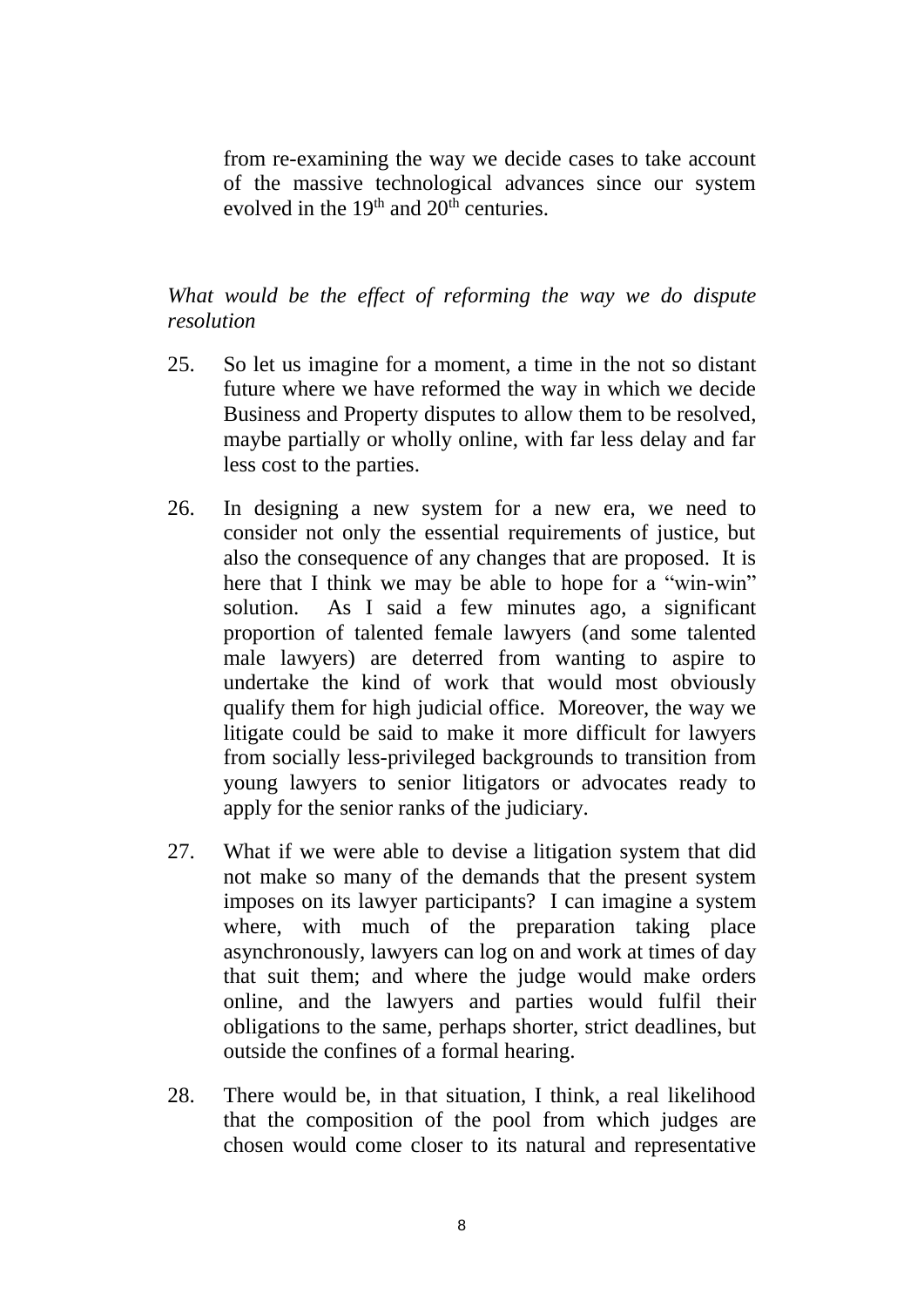diversity. These technologically empowered dispute resolution approaches would allow lawyers to fulfil their family commitments and also litigate at the highest level. They would be potentially less dependent on the social environment of the courtroom, which might make it easier for the talented less-privileged entrant to the legal profession to get to the top.

- 29. As I was fond of saying when I was Chairman of the Social Mobility Foundation, there is only one fact that needs to be accepted if we are to understand why much needs to be done to improve social mobility. That fact is that there is an equal proportion of highly talented people from all ethnic and social backgrounds. Wealth, ethnicity and background are not indicators of talent. There are then a range of factors that make the large number of talented people from less privileged backgrounds inadequately represented in the higher echelons of our national professional life.
- 30. Once we accept that an equal proportion of highly talented individuals emanate from all backgrounds, genders, and ethnicities, it is obvious that we need to make changes to the demands we make on our professionals, if we are, as a society, to achieve the advantages of a representative and socially mobile judiciary. Those advantages are, it may be noted, to solve problems by considering them from all angles rather than, as white males and people from similar backgrounds tend to do, from one particular end of the telescope.
- 31. I have little doubt that, if we were to reform the way we litigate Business and Property disputes, we would have a good chance of attracting and retaining a more diverse crosssection of talented young people to the legal profession in general, and to become specialist barristers in particular. This would then impact on the pool for senior judicial office, making it in turn gender balanced and more reflective of the BAME members of our society.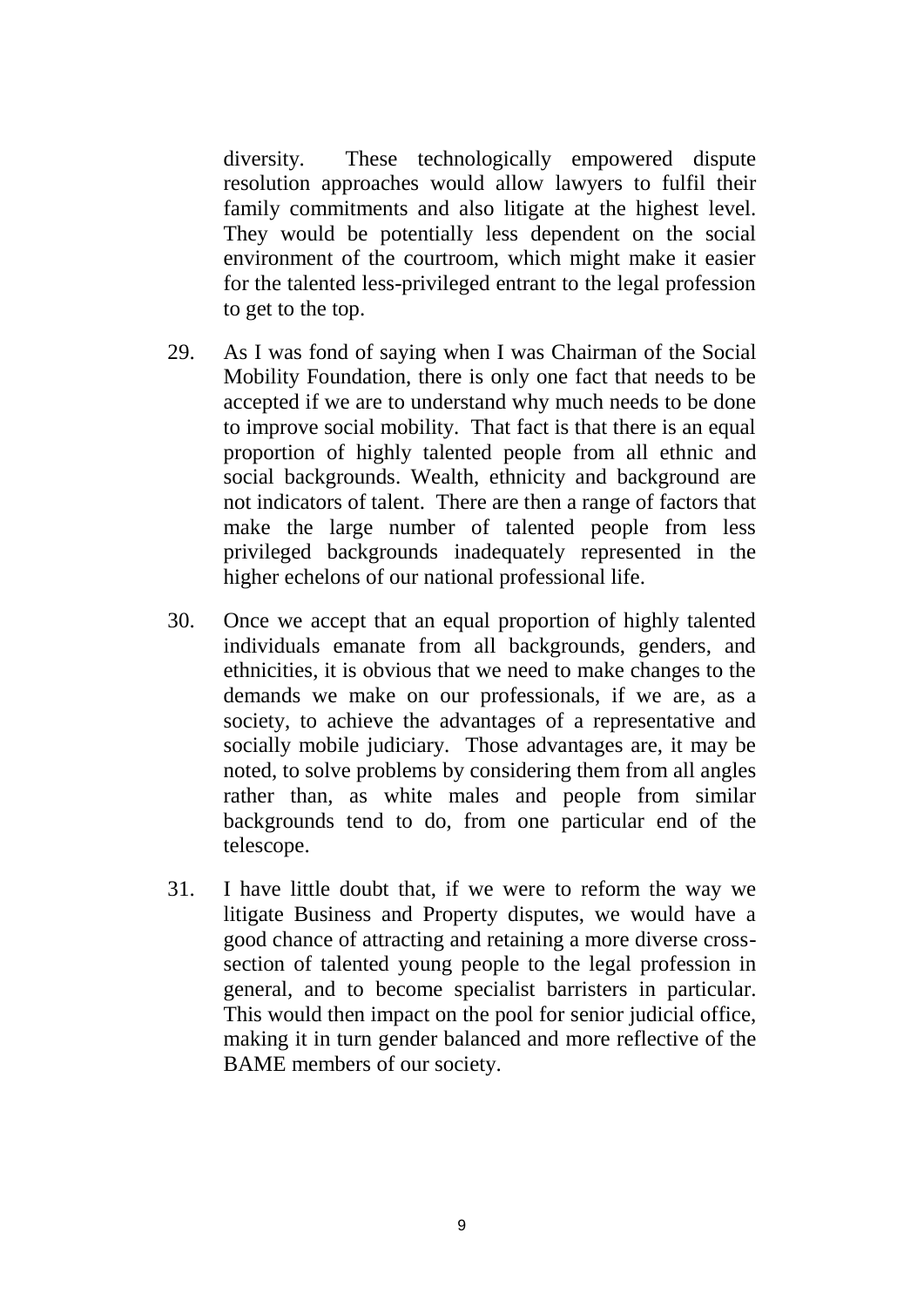### *Other advantages of a new way of litigating*

- 32. I should return then to the other potential advantages of looking again at the way we litigate Business and Property disputes.
- 33. First, we should not underestimate the importance of our Business and Property litigation to UK PLC and to global dispute resolution. There are some 18,000 cases started each year in the Business and Property Courts at the Rolls Building not including the 7 Business and Property regional centres. Moreover, what goes on in our courts is often mirrored to a greater or lesser extent in many national and international arbitrations and mediations governed by English law and other common law systems.
- 34. Secondly, the Business and Property Courts lead the way in litigation reform as has recently been exemplified by the disclosure and cost capping pilots that started in our courts at the start of this year.
- 35. Thirdly, if we do not quite soon re-think the way we resolve disputes, taking account of the technological changes that have occurred and are occurring rapidly in financial services and almost every other conceivable business field, we will risk allowing our court-based dispute resolution to become dated and irrelevant. You may rest assured that business people nationally and internationally only use the services of our Business and Property Courts because they produce a state-of-the-art dispute resolution service. There are competitor courts and arbitration centres springing up all over the world, as none of you needs reminding. Many of those courts are investing heavily in technological solutions that will make litigation less costly, quicker and more efficient. We should make sure we are not left behind.

## *Conclusions*

36. I can draw these thoughts to a close by drawing attention to what I see as a virtuous circle that is available for us to grasp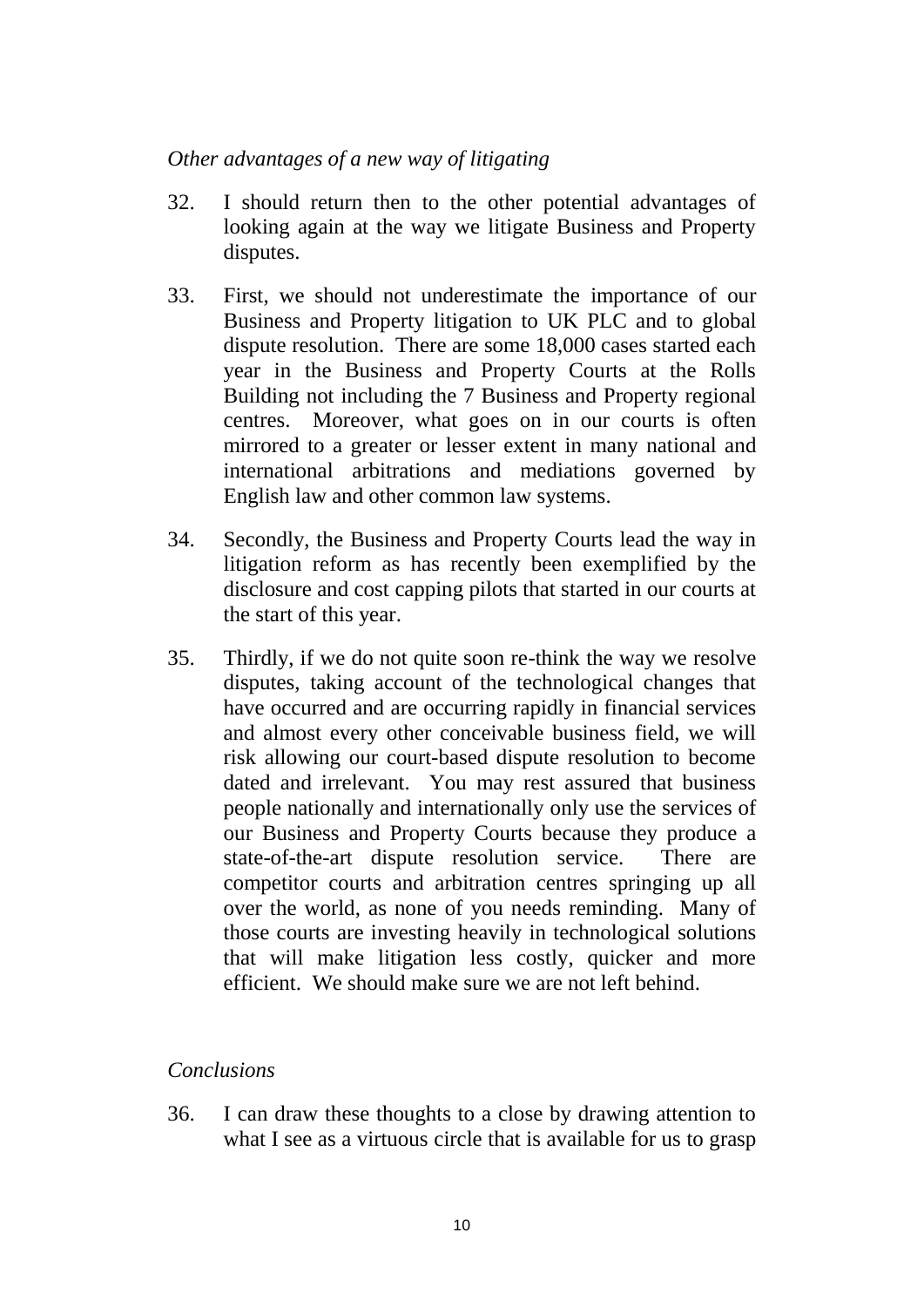if we embrace the future with careful consideration and enthusiasm.

- 37. The judiciary and the Judicial Appointments Commission have made monumental efforts to square the circle of appointing only the very best candidates and trying to achieve a fully diverse judiciary for the benefit of the society it serves. The time has now come, I think, to consider somewhat more adventurous solutions in addition to those already adopted.
- 38. If we were able to take advantage of the new technologies to expedite and reduce the cost of Business and Property litigation, without reducing the openness and transparency of justice, we would, incidentally perhaps, stand a chance of solving a number of problems that have hitherto looked the most intractable.
- 39. First, by using the internet and technology more intelligently and effectively, we would undoubtedly increase access to justice – as the money claims online pilot has already demonstrated.
- 40. Secondly, we would, as I have said, stand a real chance of changing the working methods that seem historically to have worked against gender balance and social mobility amongst the higher echelons of the legal profession. Lawyers would be able to work when they wanted, and when it suited their family commitments, rather than having to be tied to allnight or anti-social working hours to suit the timing of synchronous court hearings in every case.
- 41. The prize for success will be a more balanced and highly talented pool available for judicial office to which we have aspired for many years now.

### *Fintech, Regtech and LawTech*

42. Let me finish by saying something briefly about FinTech, RegTech and LawTech. I know that these days you will